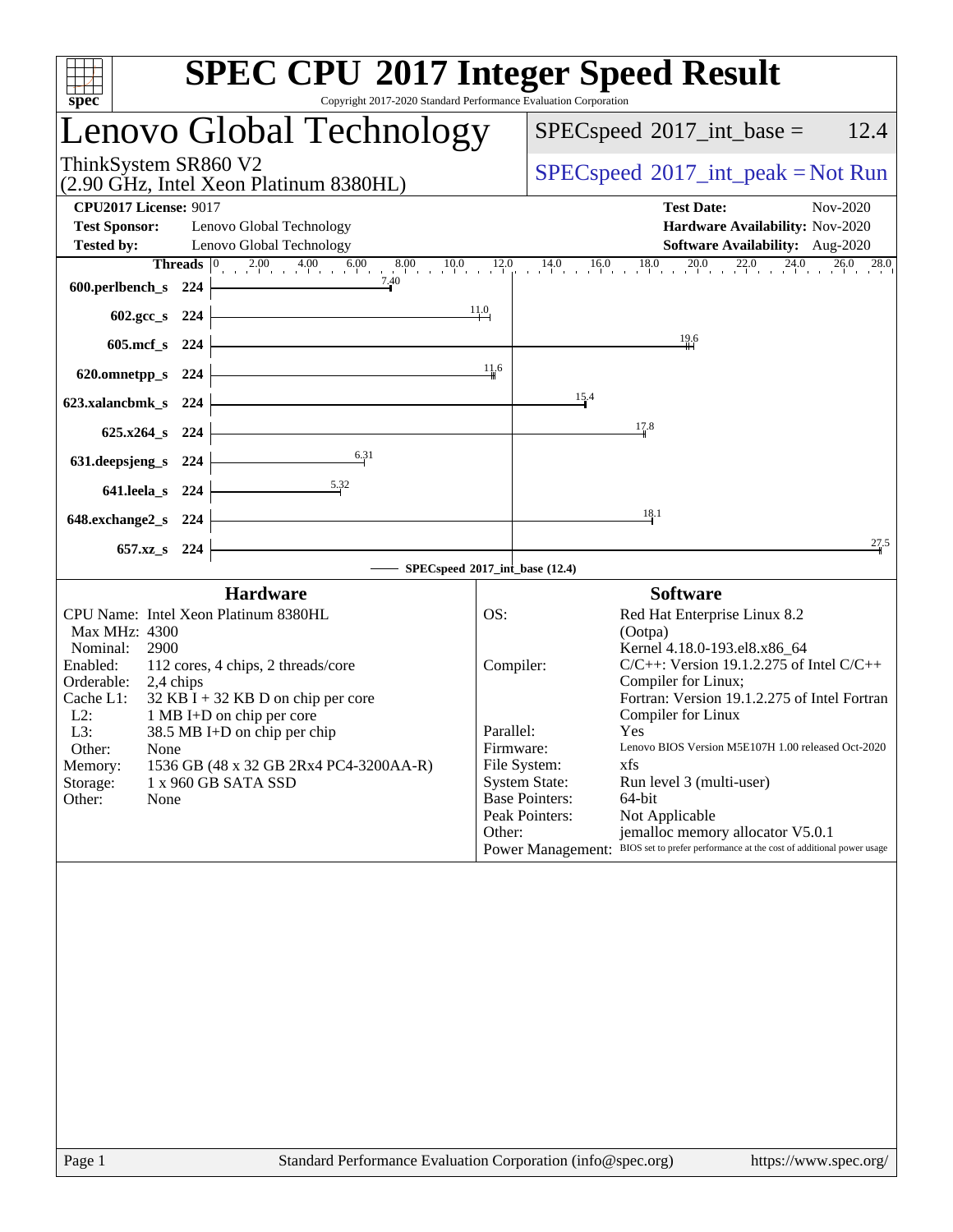

## Lenovo Global Technology

(2.90 GHz, Intel Xeon Platinum 8380HL)

 $SPEC speed^{\circ}2017\_int\_base = 12.4$ 

### ThinkSystem SR860 V2  $\begin{array}{c} \text{SPEC speed} \textdegree 2017\_int\_peak = Not Run \end{array}$

**[Test Sponsor:](http://www.spec.org/auto/cpu2017/Docs/result-fields.html#TestSponsor)** Lenovo Global Technology **[Hardware Availability:](http://www.spec.org/auto/cpu2017/Docs/result-fields.html#HardwareAvailability)** Nov-2020

**[CPU2017 License:](http://www.spec.org/auto/cpu2017/Docs/result-fields.html#CPU2017License)** 9017 **[Test Date:](http://www.spec.org/auto/cpu2017/Docs/result-fields.html#TestDate)** Nov-2020 **[Tested by:](http://www.spec.org/auto/cpu2017/Docs/result-fields.html#Testedby)** Lenovo Global Technology **[Software Availability:](http://www.spec.org/auto/cpu2017/Docs/result-fields.html#SoftwareAvailability)** Aug-2020

#### **[Results Table](http://www.spec.org/auto/cpu2017/Docs/result-fields.html#ResultsTable)**

|                               | <b>Base</b>    |                |       |                | <b>Peak</b> |                |             |                |                |              |                |              |                |              |
|-------------------------------|----------------|----------------|-------|----------------|-------------|----------------|-------------|----------------|----------------|--------------|----------------|--------------|----------------|--------------|
| <b>Benchmark</b>              | <b>Threads</b> | <b>Seconds</b> | Ratio | <b>Seconds</b> | Ratio       | <b>Seconds</b> | Ratio       | <b>Threads</b> | <b>Seconds</b> | <b>Ratio</b> | <b>Seconds</b> | <b>Ratio</b> | <b>Seconds</b> | <b>Ratio</b> |
| $600.$ perlbench $\mathsf{S}$ | 224            | <b>240</b>     | 7.40  | 239            | 7.42        | 242            | 7.34        |                |                |              |                |              |                |              |
| $602.\text{gcc}\_\text{s}$    | 224            | 361            | 11.0  | 347            | 11.5        | 361            | <b>11.0</b> |                |                |              |                |              |                |              |
| $605$ .mcf s                  | 224            | 238            | 19.8  | 242            | 19.5        | 240            | 19.6        |                |                |              |                |              |                |              |
| 620.omnetpp_s                 | 224            | 140            | 11.7  | 141            | 11.5        | 141            | 11.6        |                |                |              |                |              |                |              |
| 623.xalancbmk s               | 224            | 91.9           | 15.4  | 92.3           | 15.4        | 92.2           | 15.4        |                |                |              |                |              |                |              |
| $625.x264$ s                  | 224            | 98.9           | 17.8  | 99.3           | 17.8        | 98.9           | 17.8        |                |                |              |                |              |                |              |
| 631.deepsjeng_s               | 224            | 227            | 6.31  | 227            | 6.31        | 227            | 6.30        |                |                |              |                |              |                |              |
| 641.leela s                   | 224            | 321            | 5.32  | 321            | 5.32        | 321            | 5.32        |                |                |              |                |              |                |              |
| 648.exchange2_s               | 224            | 162            | 18.1  | 162            | 18.1        | 162            | 18.1        |                |                |              |                |              |                |              |
| $657.xz$ <sub>S</sub>         | 224            | 225            | 27.5  | 225            | 27.5        | 225            | 27.4        |                |                |              |                |              |                |              |
| $SPECspeed*2017$ int base =   |                |                | 12.4  |                |             |                |             |                |                |              |                |              |                |              |

**[SPECspeed](http://www.spec.org/auto/cpu2017/Docs/result-fields.html#SPECspeed2017intpeak)[2017\\_int\\_peak =](http://www.spec.org/auto/cpu2017/Docs/result-fields.html#SPECspeed2017intpeak) Not Run**

Results appear in the [order in which they were run.](http://www.spec.org/auto/cpu2017/Docs/result-fields.html#RunOrder) Bold underlined text [indicates a median measurement.](http://www.spec.org/auto/cpu2017/Docs/result-fields.html#Median)

#### **[Operating System Notes](http://www.spec.org/auto/cpu2017/Docs/result-fields.html#OperatingSystemNotes)**

Stack size set to unlimited using "ulimit -s unlimited"

#### **[Environment Variables Notes](http://www.spec.org/auto/cpu2017/Docs/result-fields.html#EnvironmentVariablesNotes)**

```
Environment variables set by runcpu before the start of the run:
KMP_AFFINITY = "granularity=fine,scatter"
LD_LIBRARY_PATH =
      "/home/cpu2017-1.1.0-ic19.1u2/lib/intel64:/home/cpu2017-1.1.0-ic19.1u2/j
      e5.0.1-64"
MALLOC_CONF = "retain:true"
OMP_STACKSIZE = "192M"
```
#### **[General Notes](http://www.spec.org/auto/cpu2017/Docs/result-fields.html#GeneralNotes)**

 Binaries compiled on a system with 1x Intel Core i9-7980XE CPU + 64GB RAM memory using Redhat Enterprise Linux 8.0 Transparent Huge Pages enabled by default Prior to runcpu invocation Filesystem page cache synced and cleared with: sync; echo 3> /proc/sys/vm/drop\_caches NA: The test sponsor attests, as of date of publication, that CVE-2017-5754 (Meltdown) is mitigated in the system as tested and documented. Yes: The test sponsor attests, as of date of publication, that CVE-2017-5753 (Spectre variant 1) is mitigated in the system as tested and documented. Yes: The test sponsor attests, as of date of publication, that CVE-2017-5715 (Spectre variant 2) is mitigated in the system as tested and documented.

**(Continued on next page)**

| Page 2 | Standard Performance Evaluation Corporation (info@spec.org) | https://www.spec.org/ |
|--------|-------------------------------------------------------------|-----------------------|
|--------|-------------------------------------------------------------|-----------------------|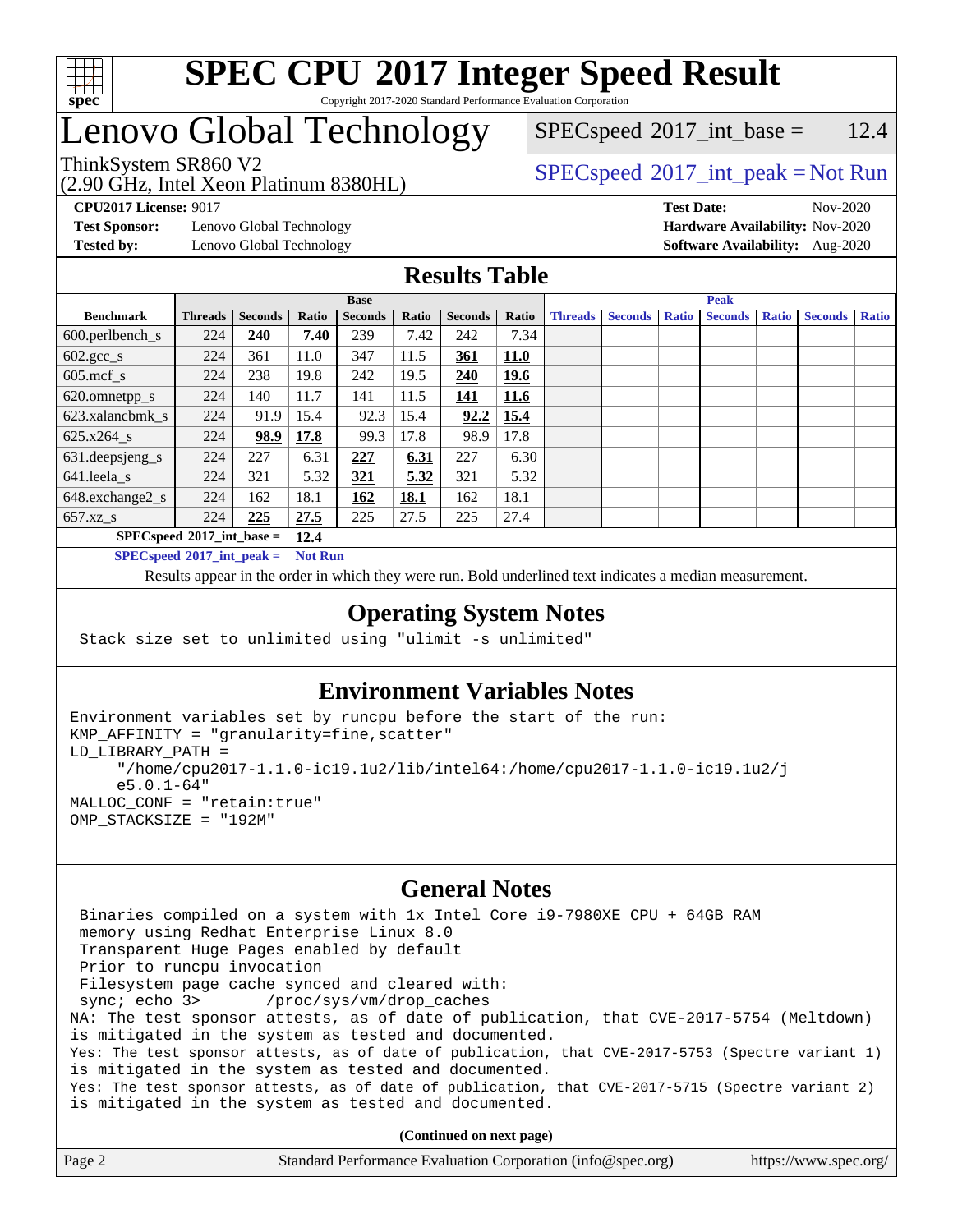

### Lenovo Global Technology

 $SPECspeed^{\circ}2017\_int\_base = 12.4$  $SPECspeed^{\circ}2017\_int\_base = 12.4$ 

(2.90 GHz, Intel Xeon Platinum 8380HL)

ThinkSystem SR860 V2  $\begin{array}{c} \text{SPEC speed} \textdegree 2017\_int\_peak = Not Run \end{array}$ 

**[CPU2017 License:](http://www.spec.org/auto/cpu2017/Docs/result-fields.html#CPU2017License)** 9017 **[Test Date:](http://www.spec.org/auto/cpu2017/Docs/result-fields.html#TestDate)** Nov-2020

**[Test Sponsor:](http://www.spec.org/auto/cpu2017/Docs/result-fields.html#TestSponsor)** Lenovo Global Technology **[Hardware Availability:](http://www.spec.org/auto/cpu2017/Docs/result-fields.html#HardwareAvailability)** Nov-2020 **[Tested by:](http://www.spec.org/auto/cpu2017/Docs/result-fields.html#Testedby)** Lenovo Global Technology **[Software Availability:](http://www.spec.org/auto/cpu2017/Docs/result-fields.html#SoftwareAvailability)** Aug-2020

#### **[General Notes \(Continued\)](http://www.spec.org/auto/cpu2017/Docs/result-fields.html#GeneralNotes)**

 jemalloc, a general purpose malloc implementation built with the RedHat Enterprise 7.5, and the system compiler gcc 4.8.5 sources available from jemalloc.net or <https://github.com/jemalloc/jemalloc/releases>

#### **[Platform Notes](http://www.spec.org/auto/cpu2017/Docs/result-fields.html#PlatformNotes)**

Page 3 Standard Performance Evaluation Corporation [\(info@spec.org\)](mailto:info@spec.org) <https://www.spec.org/> BIOS configuration: Choose Operating Mode set to Maximum Performance and then set it to Custom Mode MONITOR/MWAIT set to Enabled Sysinfo program /home/cpu2017-1.1.0-ic19.1u2/bin/sysinfo Rev: r6365 of 2019-08-21 295195f888a3d7edb1e6e46a485a0011 running on localhost.localdomain Tue Nov 17 06:11:20 2020 SUT (System Under Test) info as seen by some common utilities. For more information on this section, see <https://www.spec.org/cpu2017/Docs/config.html#sysinfo> From /proc/cpuinfo model name : Intel(R) Xeon(R) Platinum 8380HL CPU @ 2.90GHz 4 "physical id"s (chips) 224 "processors" cores, siblings (Caution: counting these is hw and system dependent. The following excerpts from /proc/cpuinfo might not be reliable. Use with caution.) cpu cores : 28 siblings : 56 physical 0: cores 0 1 2 3 4 5 6 8 9 10 11 12 13 14 16 17 18 19 20 21 22 24 25 26 27 28 29 30 physical 1: cores 0 1 2 3 4 5 6 8 9 10 11 12 13 14 16 17 18 19 20 21 22 24 25 26 27 28 29 30 physical 2: cores 0 1 2 3 4 5 6 8 9 10 11 12 13 14 16 17 18 19 20 21 22 24 25 26 27 28 29 30 physical 3: cores 0 1 2 3 4 5 6 8 9 10 11 12 13 14 16 17 18 19 20 21 22 24 25 26 27 28 29 30 From lscpu: Architecture: x86\_64 CPU op-mode(s): 32-bit, 64-bit Byte Order: Little Endian  $CPU(s):$  224 On-line CPU(s) list: 0-223 Thread(s) per core: 2 Core(s) per socket: 28 Socket(s): 4 NUMA node(s): 4 Vendor ID: GenuineIntel **(Continued on next page)**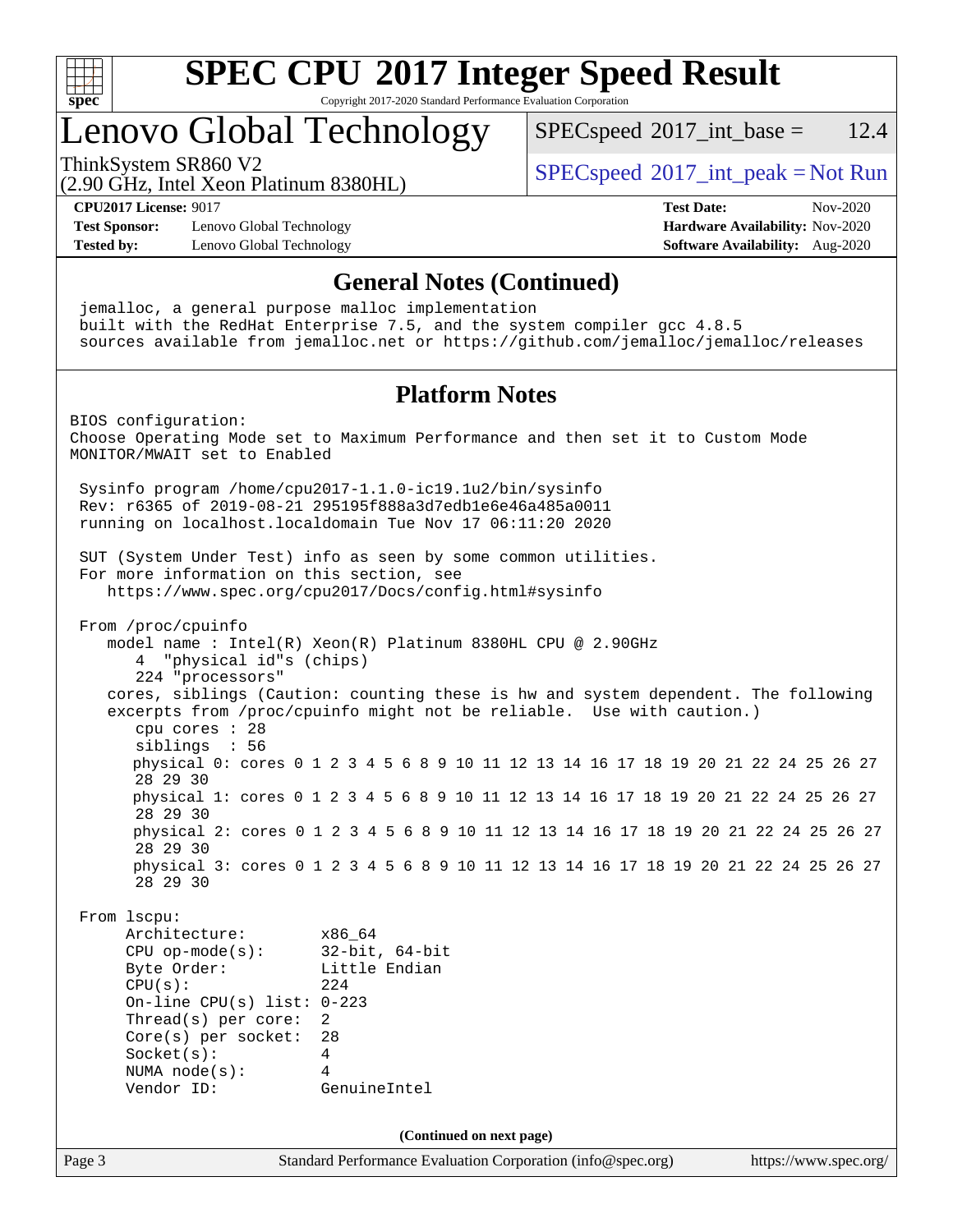

# Lenovo Global Technology

(2.90 GHz, Intel Xeon Platinum 8380HL)

 $SPECspeed^{\circledcirc}2017\_int\_base = 12.4$  $SPECspeed^{\circledcirc}2017\_int\_base = 12.4$ 

ThinkSystem SR860 V2<br>  $\begin{array}{c} \text{SPEC speed} \textdegree 2017\_int\_peak = Not Run \end{array}$ 

**[Test Sponsor:](http://www.spec.org/auto/cpu2017/Docs/result-fields.html#TestSponsor)** Lenovo Global Technology **[Hardware Availability:](http://www.spec.org/auto/cpu2017/Docs/result-fields.html#HardwareAvailability)** Nov-2020 **[Tested by:](http://www.spec.org/auto/cpu2017/Docs/result-fields.html#Testedby)** Lenovo Global Technology **[Software Availability:](http://www.spec.org/auto/cpu2017/Docs/result-fields.html#SoftwareAvailability)** Aug-2020

**[CPU2017 License:](http://www.spec.org/auto/cpu2017/Docs/result-fields.html#CPU2017License)** 9017 **[Test Date:](http://www.spec.org/auto/cpu2017/Docs/result-fields.html#TestDate)** Nov-2020

#### **[Platform Notes \(Continued\)](http://www.spec.org/auto/cpu2017/Docs/result-fields.html#PlatformNotes)**

| CPU family:                         | 6                                                                                       |
|-------------------------------------|-----------------------------------------------------------------------------------------|
| Model:                              | 85                                                                                      |
| Model name:                         | $Intel(R)$ Xeon $(R)$ Platinum 8380HL CPU @ 2.90GHz                                     |
| Stepping:                           | 11                                                                                      |
| CPU MHz:                            | 3722.901                                                                                |
| $CPU$ max $MHz$ :                   | 4300.0000                                                                               |
| CPU min MHz:                        | 1000.0000                                                                               |
| BogoMIPS:                           | 5800.00                                                                                 |
| Virtualization:                     | $VT - x$                                                                                |
| L1d cache:                          | 32K                                                                                     |
| Lli cache:                          | 32K                                                                                     |
| $L2$ cache:                         | 1024K                                                                                   |
| $L3$ cache:                         | 39424K                                                                                  |
| NUMA $node0$ $CPU(s):$              | $0 - 27, 112 - 139$                                                                     |
| NUMA node1 CPU(s):                  | 28-55,140-167                                                                           |
| NUMA node2 CPU(s):                  | 56-83,168-195                                                                           |
| NUMA node3 CPU(s):                  | 84-111, 196-223                                                                         |
| Flaqs:                              | fpu vme de pse tsc msr pae mce cx8 apic sep mtrr pge mca cmov                           |
|                                     | pat pse36 clflush dts acpi mmx fxsr sse sse2 ss ht tm pbe syscall nx pdpelgb rdtscp     |
|                                     | lm constant_tsc art arch_perfmon pebs bts rep_good nopl xtopology nonstop_tsc cpuid     |
|                                     | aperfmperf pni pclmulqdq dtes64 monitor ds_cpl vmx smx est tm2 ssse3 sdbg fma cx16      |
|                                     | xtpr pdcm pcid dca sse4_1 sse4_2 x2apic movbe popcnt tsc_deadline_timer aes xsave       |
|                                     | avx f16c rdrand lahf_lm abm 3dnowprefetch cpuid_fault epb cat_13 cdp_13                 |
|                                     | invpcid_single intel_ppin ssbd mba ibrs ibpb stibp ibrs_enhanced tpr_shadow vnmi        |
|                                     | flexpriority ept vpid fsgsbase tsc_adjust bmil hle avx2 smep bmi2 erms invpcid rtm      |
|                                     | cqm mpx rdt_a avx512f avx512dq rdseed adx smap clflushopt clwb intel_pt avx512cd        |
|                                     | avx512bw avx512vl xsaveopt xsavec xgetbvl xsaves cgm_llc cgm_occup_llc cgm_mbm_total    |
|                                     | cqm_mbm_local avx512_bf16 dtherm ida arat pln pts pku ospke avx512_vnni md_clear        |
| flush_11d arch_capabilities         |                                                                                         |
|                                     |                                                                                         |
| /proc/cpuinfo cache data            |                                                                                         |
| cache size $: 39424$ KB             |                                                                                         |
|                                     |                                                                                         |
|                                     | From numactl --hardware WARNING: a numactl 'node' might or might not correspond to a    |
| physical chip.                      |                                                                                         |
| $available: 4 nodes (0-3)$          |                                                                                         |
|                                     | node 0 cpus: 0 1 2 3 4 5 6 7 8 9 10 11 12 13 14 15 16 17 18 19 20 21 22 23 24 25 26 27  |
|                                     | 112 113 114 115 116 117 118 119 120 121 122 123 124 125 126 127 128 129 130 131 132 133 |
| 134 135 136 137 138 139             |                                                                                         |
| node 0 size: 386648 MB              |                                                                                         |
| node 0 free: 386306 MB              |                                                                                         |
|                                     | node 1 cpus: 28 29 30 31 32 33 34 35 36 37 38 39 40 41 42 43 44 45 46 47 48 49 50 51 52 |
|                                     | 53 54 55 140 141 142 143 144 145 146 147 148 149 150 151 152 153 154 155 156 157 158    |
| 159 160 161 162 163 164 165 166 167 |                                                                                         |
| node 1 size: 387032 MB              |                                                                                         |
| node 1 free: 386632 MB              |                                                                                         |

node 2 cpus: 56 57 58 59 60 61 62 63 64 65 66 67 68 69 70 71 72 73 74 75 76 77 78 79 80

**(Continued on next page)**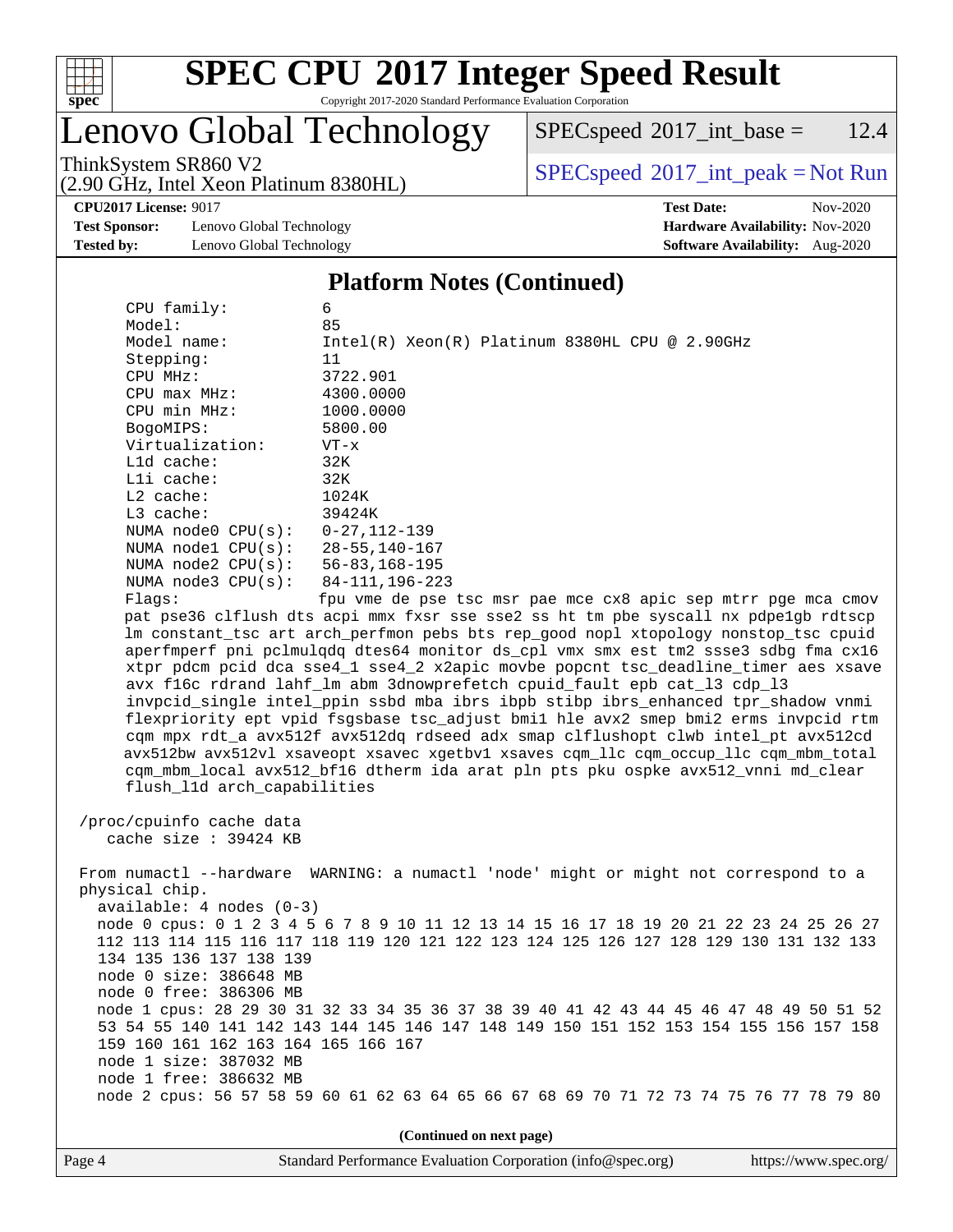

# **[SPEC CPU](http://www.spec.org/auto/cpu2017/Docs/result-fields.html#SPECCPU2017IntegerSpeedResult)[2017 Integer Speed Result](http://www.spec.org/auto/cpu2017/Docs/result-fields.html#SPECCPU2017IntegerSpeedResult)**

Copyright 2017-2020 Standard Performance Evaluation Corporation

## Lenovo Global Technology

 $SPECspeed^{\circ}2017\_int\_base = 12.4$  $SPECspeed^{\circ}2017\_int\_base = 12.4$ 

(2.90 GHz, Intel Xeon Platinum 8380HL)

ThinkSystem SR860 V2  $\begin{array}{c} \text{SPEC speed} \textdegree 2017\_int\_peak = Not Run \end{array}$ 

**[CPU2017 License:](http://www.spec.org/auto/cpu2017/Docs/result-fields.html#CPU2017License)** 9017 **[Test Date:](http://www.spec.org/auto/cpu2017/Docs/result-fields.html#TestDate)** Nov-2020

**[Test Sponsor:](http://www.spec.org/auto/cpu2017/Docs/result-fields.html#TestSponsor)** Lenovo Global Technology **[Hardware Availability:](http://www.spec.org/auto/cpu2017/Docs/result-fields.html#HardwareAvailability)** Nov-2020 **[Tested by:](http://www.spec.org/auto/cpu2017/Docs/result-fields.html#Testedby)** Lenovo Global Technology **[Software Availability:](http://www.spec.org/auto/cpu2017/Docs/result-fields.html#SoftwareAvailability)** Aug-2020

#### **[Platform Notes \(Continued\)](http://www.spec.org/auto/cpu2017/Docs/result-fields.html#PlatformNotes)**

 81 82 83 168 169 170 171 172 173 174 175 176 177 178 179 180 181 182 183 184 185 186 187 188 189 190 191 192 193 194 195 node 2 size: 387059 MB node 2 free: 386379 MB node 3 cpus: 84 85 86 87 88 89 90 91 92 93 94 95 96 97 98 99 100 101 102 103 104 105 106 107 108 109 110 111 196 197 198 199 200 201 202 203 204 205 206 207 208 209 210 211 212 213 214 215 216 217 218 219 220 221 222 223 node 3 size: 387057 MB node 3 free: 386779 MB node distances: node 0 1 2 3 0: 10 20 20 20 1: 20 10 20 20 2: 20 20 10 20 3: 20 20 20 10 From /proc/meminfo MemTotal: 1584945332 kB HugePages\_Total: 0 Hugepagesize: 2048 kB From /etc/\*release\* /etc/\*version\* os-release: NAME="Red Hat Enterprise Linux" VERSION="8.2 (Ootpa)" ID="rhel" ID\_LIKE="fedora" VERSION\_ID="8.2" PLATFORM\_ID="platform:el8" PRETTY\_NAME="Red Hat Enterprise Linux 8.2 (Ootpa)" ANSI\_COLOR="0;31" redhat-release: Red Hat Enterprise Linux release 8.2 (Ootpa) system-release: Red Hat Enterprise Linux release 8.2 (Ootpa) system-release-cpe: cpe:/o:redhat:enterprise\_linux:8.2:ga uname -a: Linux localhost.localdomain 4.18.0-193.el8.x86\_64 #1 SMP Fri Mar 27 14:35:58 UTC 2020 x86\_64 x86\_64 x86\_64 GNU/Linux Kernel self-reported vulnerability status: itlb multihit: Not affected CVE-2018-3620 (L1 Terminal Fault): Not affected Microarchitectural Data Sampling: Not affected CVE-2017-5754 (Meltdown): Not affected CVE-2018-3639 (Speculative Store Bypass): Mitigation: Speculative Store Bypass disabled via prctl and seccomp **(Continued on next page)**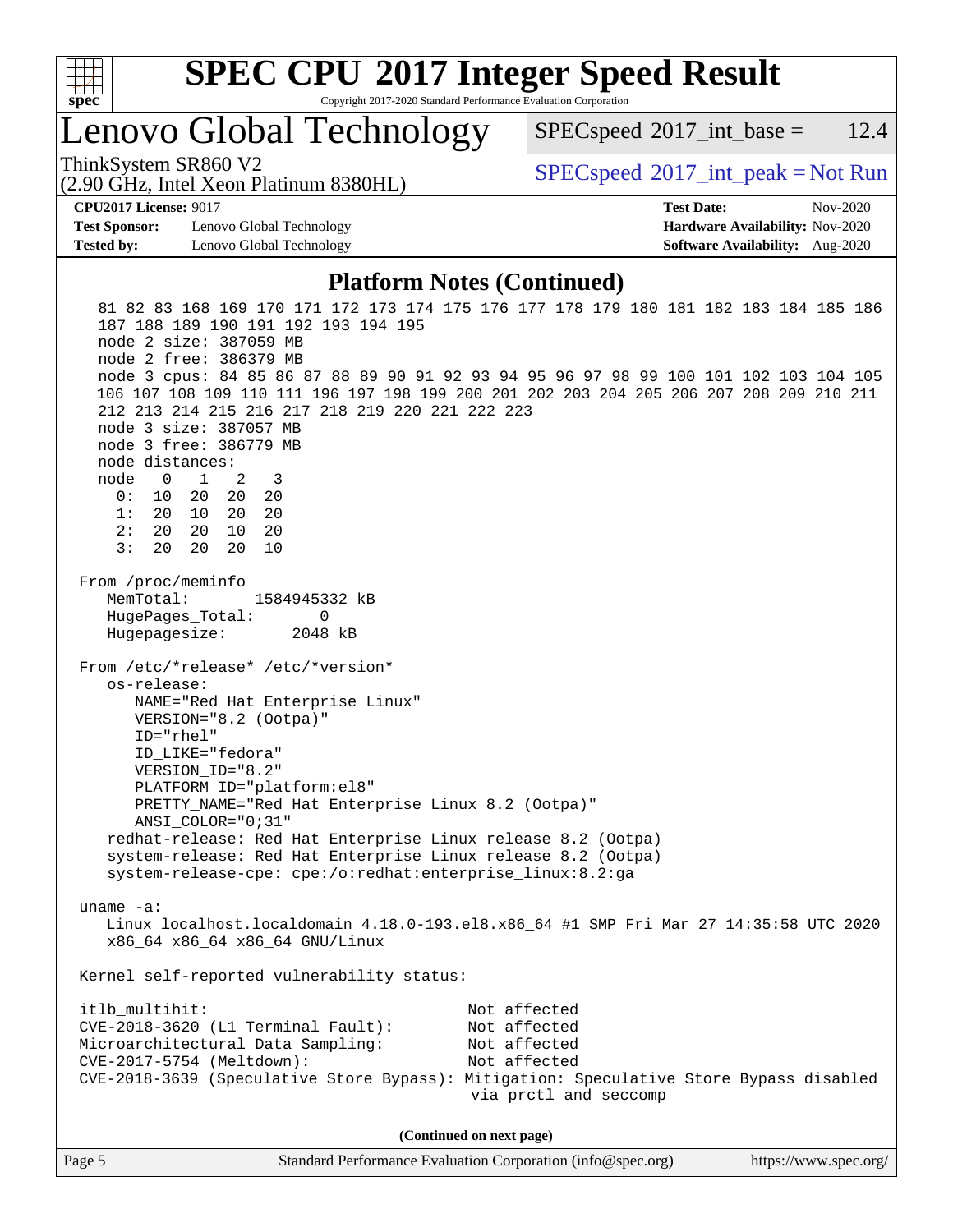

### Lenovo Global Technology

(2.90 GHz, Intel Xeon Platinum 8380HL)

 $SPECspeed^{\circ}2017\_int\_base = 12.4$  $SPECspeed^{\circ}2017\_int\_base = 12.4$ 

ThinkSystem SR860 V2  $\begin{array}{c} \text{SPEC speed} \textdegree 2017\_int\_peak = Not Run \end{array}$ 

**[Test Sponsor:](http://www.spec.org/auto/cpu2017/Docs/result-fields.html#TestSponsor)** Lenovo Global Technology **[Hardware Availability:](http://www.spec.org/auto/cpu2017/Docs/result-fields.html#HardwareAvailability)** Nov-2020 **[Tested by:](http://www.spec.org/auto/cpu2017/Docs/result-fields.html#Testedby)** Lenovo Global Technology **[Software Availability:](http://www.spec.org/auto/cpu2017/Docs/result-fields.html#SoftwareAvailability)** Aug-2020

**[CPU2017 License:](http://www.spec.org/auto/cpu2017/Docs/result-fields.html#CPU2017License)** 9017 **[Test Date:](http://www.spec.org/auto/cpu2017/Docs/result-fields.html#TestDate)** Nov-2020

#### **[Platform Notes \(Continued\)](http://www.spec.org/auto/cpu2017/Docs/result-fields.html#PlatformNotes)**

 CVE-2017-5753 (Spectre variant 1): Mitigation: usercopy/swapgs barriers and \_\_user pointer sanitization CVE-2017-5715 (Spectre variant 2): Mitigation: Enhanced IBRS, IBPB: conditional, RSB filling tsx\_async\_abort: Not affected run-level 3 Nov 17 06:04 SPEC is set to: /home/cpu2017-1.1.0-ic19.1u2 Filesystem Type Size Used Avail Use% Mounted on /dev/sda4 xfs 839G 22G 818G 3% /home From /sys/devices/virtual/dmi/id BIOS: Lenovo M5E107H-1.00 10/18/2020 Vendor: Lenovo Product: ThinkSystem SR860 V2 Product Family: ThinkSystem Serial: none Additional information from dmidecode follows. WARNING: Use caution when you interpret this section. The 'dmidecode' program reads system data which is "intended to allow hardware to be accurately determined", but the intent may not be met, as there are

 frequent changes to hardware, firmware, and the "DMTF SMBIOS" standard. Memory:

48x Samsung M393A4K40DB3-CWE 32 GB 2 rank 3200

(End of data from sysinfo program)

#### **[Compiler Version Notes](http://www.spec.org/auto/cpu2017/Docs/result-fields.html#CompilerVersionNotes)**

Page 6 Standard Performance Evaluation Corporation [\(info@spec.org\)](mailto:info@spec.org) <https://www.spec.org/> ============================================================================== C | 600.perlbench\_s(base) 602.gcc\_s(base) 605.mcf\_s(base) | 625.x264\_s(base) 657.xz\_s(base) ------------------------------------------------------------------------------ Intel(R) C Compiler for applications running on  $Intel(R) 64$ , Version 19.1.2.275 Build 20200604 Copyright (C) 1985-2020 Intel Corporation. All rights reserved. ------------------------------------------------------------------------------ ============================================================================== C++ | 620.omnetpp\_s(base) 623.xalancbmk\_s(base) 631.deepsjeng\_s(base) | 641.leela\_s(base) ------------------------------------------------------------------------------ Intel(R) C++ Compiler for applications running on Intel(R) 64, Version 19.1.2.275 Build 20200604 Copyright (C) 1985-2020 Intel Corporation. All rights reserved. **(Continued on next page)**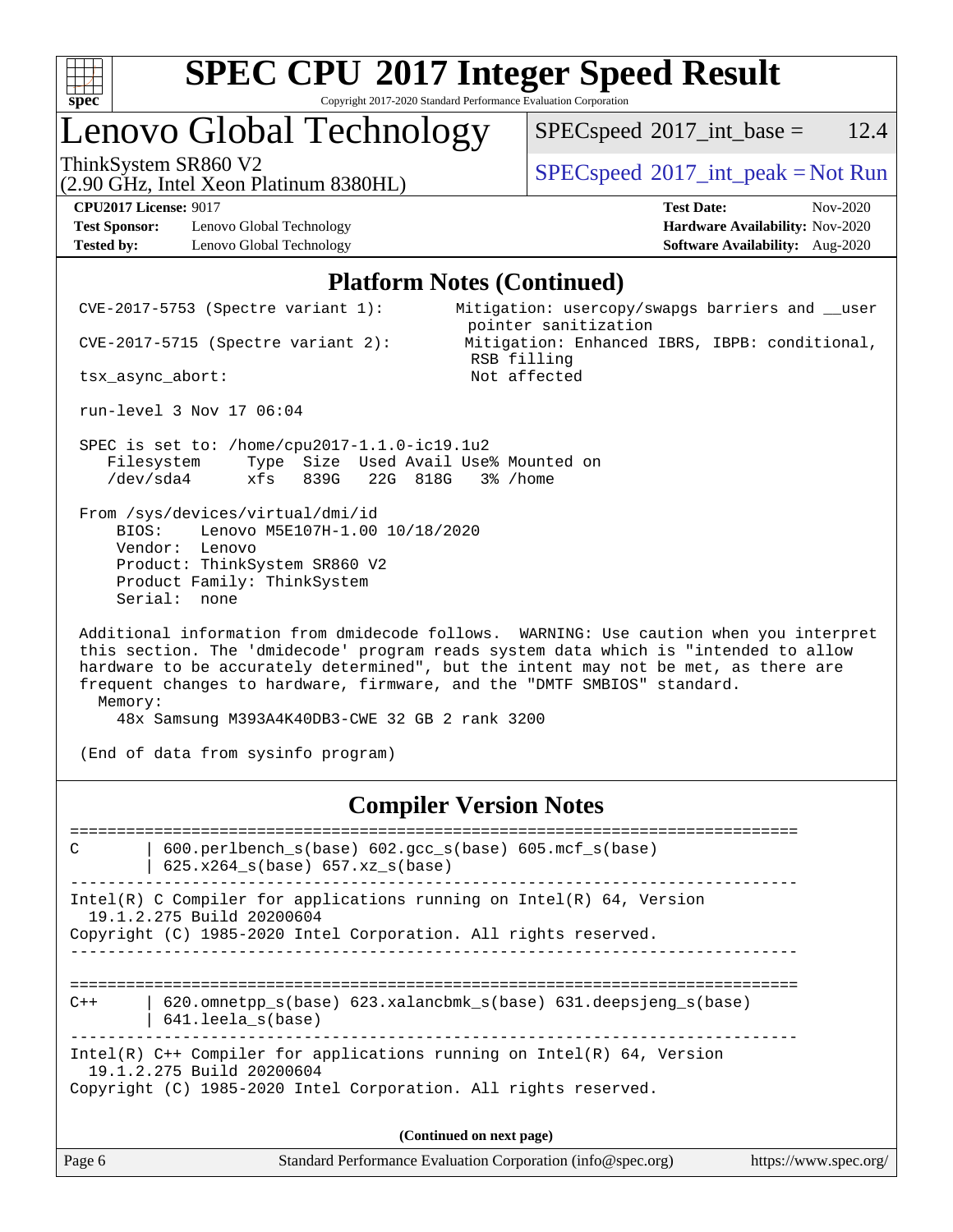

### Lenovo Global Technology

 $SPECspeed^{\circ}2017\_int\_base = 12.4$  $SPECspeed^{\circ}2017\_int\_base = 12.4$ 

(2.90 GHz, Intel Xeon Platinum 8380HL)

ThinkSystem SR860 V2  $\begin{array}{c} \text{SPEC speed} \textdegree 2017\_int\_peak = Not Run \end{array}$ 

**[Test Sponsor:](http://www.spec.org/auto/cpu2017/Docs/result-fields.html#TestSponsor)** Lenovo Global Technology **[Hardware Availability:](http://www.spec.org/auto/cpu2017/Docs/result-fields.html#HardwareAvailability)** Nov-2020 **[Tested by:](http://www.spec.org/auto/cpu2017/Docs/result-fields.html#Testedby)** Lenovo Global Technology **[Software Availability:](http://www.spec.org/auto/cpu2017/Docs/result-fields.html#SoftwareAvailability)** Aug-2020

**[CPU2017 License:](http://www.spec.org/auto/cpu2017/Docs/result-fields.html#CPU2017License)** 9017 **[Test Date:](http://www.spec.org/auto/cpu2017/Docs/result-fields.html#TestDate)** Nov-2020

#### **[Compiler Version Notes \(Continued\)](http://www.spec.org/auto/cpu2017/Docs/result-fields.html#CompilerVersionNotes)**

==============================================================================

Fortran | 648.exchange2\_s(base)

------------------------------------------------------------------------------ Intel(R) Fortran Intel(R) 64 Compiler for applications running on Intel(R) 64, Version 19.1.2.275 Build 20200623 Copyright (C) 1985-2020 Intel Corporation. All rights reserved.

------------------------------------------------------------------------------

------------------------------------------------------------------------------

### **[Base Compiler Invocation](http://www.spec.org/auto/cpu2017/Docs/result-fields.html#BaseCompilerInvocation)**

[C benchmarks](http://www.spec.org/auto/cpu2017/Docs/result-fields.html#Cbenchmarks):

[icc](http://www.spec.org/cpu2017/results/res2020q4/cpu2017-20201123-24482.flags.html#user_CCbase_intel_icc_66fc1ee009f7361af1fbd72ca7dcefbb700085f36577c54f309893dd4ec40d12360134090235512931783d35fd58c0460139e722d5067c5574d8eaf2b3e37e92)

[C++ benchmarks:](http://www.spec.org/auto/cpu2017/Docs/result-fields.html#CXXbenchmarks) [icpc](http://www.spec.org/cpu2017/results/res2020q4/cpu2017-20201123-24482.flags.html#user_CXXbase_intel_icpc_c510b6838c7f56d33e37e94d029a35b4a7bccf4766a728ee175e80a419847e808290a9b78be685c44ab727ea267ec2f070ec5dc83b407c0218cded6866a35d07)

[Fortran benchmarks](http://www.spec.org/auto/cpu2017/Docs/result-fields.html#Fortranbenchmarks): [ifort](http://www.spec.org/cpu2017/results/res2020q4/cpu2017-20201123-24482.flags.html#user_FCbase_intel_ifort_8111460550e3ca792625aed983ce982f94888b8b503583aa7ba2b8303487b4d8a21a13e7191a45c5fd58ff318f48f9492884d4413fa793fd88dd292cad7027ca)

### **[Base Portability Flags](http://www.spec.org/auto/cpu2017/Docs/result-fields.html#BasePortabilityFlags)**

 600.perlbench\_s: [-DSPEC\\_LP64](http://www.spec.org/cpu2017/results/res2020q4/cpu2017-20201123-24482.flags.html#b600.perlbench_s_basePORTABILITY_DSPEC_LP64) [-DSPEC\\_LINUX\\_X64](http://www.spec.org/cpu2017/results/res2020q4/cpu2017-20201123-24482.flags.html#b600.perlbench_s_baseCPORTABILITY_DSPEC_LINUX_X64) 602.gcc\_s: [-DSPEC\\_LP64](http://www.spec.org/cpu2017/results/res2020q4/cpu2017-20201123-24482.flags.html#suite_basePORTABILITY602_gcc_s_DSPEC_LP64) 605.mcf\_s: [-DSPEC\\_LP64](http://www.spec.org/cpu2017/results/res2020q4/cpu2017-20201123-24482.flags.html#suite_basePORTABILITY605_mcf_s_DSPEC_LP64) 620.omnetpp\_s: [-DSPEC\\_LP64](http://www.spec.org/cpu2017/results/res2020q4/cpu2017-20201123-24482.flags.html#suite_basePORTABILITY620_omnetpp_s_DSPEC_LP64) 623.xalancbmk\_s: [-DSPEC\\_LP64](http://www.spec.org/cpu2017/results/res2020q4/cpu2017-20201123-24482.flags.html#suite_basePORTABILITY623_xalancbmk_s_DSPEC_LP64) [-DSPEC\\_LINUX](http://www.spec.org/cpu2017/results/res2020q4/cpu2017-20201123-24482.flags.html#b623.xalancbmk_s_baseCXXPORTABILITY_DSPEC_LINUX) 625.x264\_s: [-DSPEC\\_LP64](http://www.spec.org/cpu2017/results/res2020q4/cpu2017-20201123-24482.flags.html#suite_basePORTABILITY625_x264_s_DSPEC_LP64) 631.deepsjeng\_s: [-DSPEC\\_LP64](http://www.spec.org/cpu2017/results/res2020q4/cpu2017-20201123-24482.flags.html#suite_basePORTABILITY631_deepsjeng_s_DSPEC_LP64) 641.leela\_s: [-DSPEC\\_LP64](http://www.spec.org/cpu2017/results/res2020q4/cpu2017-20201123-24482.flags.html#suite_basePORTABILITY641_leela_s_DSPEC_LP64) 648.exchange2\_s: [-DSPEC\\_LP64](http://www.spec.org/cpu2017/results/res2020q4/cpu2017-20201123-24482.flags.html#suite_basePORTABILITY648_exchange2_s_DSPEC_LP64) 657.xz\_s: [-DSPEC\\_LP64](http://www.spec.org/cpu2017/results/res2020q4/cpu2017-20201123-24482.flags.html#suite_basePORTABILITY657_xz_s_DSPEC_LP64)

## **[Base Optimization Flags](http://www.spec.org/auto/cpu2017/Docs/result-fields.html#BaseOptimizationFlags)**

[C benchmarks](http://www.spec.org/auto/cpu2017/Docs/result-fields.html#Cbenchmarks):

[-m64](http://www.spec.org/cpu2017/results/res2020q4/cpu2017-20201123-24482.flags.html#user_CCbase_m64-icc) [-qnextgen](http://www.spec.org/cpu2017/results/res2020q4/cpu2017-20201123-24482.flags.html#user_CCbase_f-qnextgen) [-std=c11](http://www.spec.org/cpu2017/results/res2020q4/cpu2017-20201123-24482.flags.html#user_CCbase_std-icc-std_0e1c27790398a4642dfca32ffe6c27b5796f9c2d2676156f2e42c9c44eaad0c049b1cdb667a270c34d979996257aeb8fc440bfb01818dbc9357bd9d174cb8524) [-Wl,-plugin-opt=-x86-branches-within-32B-boundaries](http://www.spec.org/cpu2017/results/res2020q4/cpu2017-20201123-24482.flags.html#user_CCbase_f-x86-branches-within-32B-boundaries_0098b4e4317ae60947b7b728078a624952a08ac37a3c797dfb4ffeb399e0c61a9dd0f2f44ce917e9361fb9076ccb15e7824594512dd315205382d84209e912f3) [-Wl,-z,muldefs](http://www.spec.org/cpu2017/results/res2020q4/cpu2017-20201123-24482.flags.html#user_CCbase_link_force_multiple1_b4cbdb97b34bdee9ceefcfe54f4c8ea74255f0b02a4b23e853cdb0e18eb4525ac79b5a88067c842dd0ee6996c24547a27a4b99331201badda8798ef8a743f577) [-xCORE-AVX512](http://www.spec.org/cpu2017/results/res2020q4/cpu2017-20201123-24482.flags.html#user_CCbase_f-xCORE-AVX512) [-O3](http://www.spec.org/cpu2017/results/res2020q4/cpu2017-20201123-24482.flags.html#user_CCbase_f-O3) [-ffast-math](http://www.spec.org/cpu2017/results/res2020q4/cpu2017-20201123-24482.flags.html#user_CCbase_f-ffast-math) [-flto](http://www.spec.org/cpu2017/results/res2020q4/cpu2017-20201123-24482.flags.html#user_CCbase_f-flto) [-mfpmath=sse](http://www.spec.org/cpu2017/results/res2020q4/cpu2017-20201123-24482.flags.html#user_CCbase_f-mfpmath_70eb8fac26bde974f8ab713bc9086c5621c0b8d2f6c86f38af0bd7062540daf19db5f3a066d8c6684be05d84c9b6322eb3b5be6619d967835195b93d6c02afa1) [-funroll-loops](http://www.spec.org/cpu2017/results/res2020q4/cpu2017-20201123-24482.flags.html#user_CCbase_f-funroll-loops) [-qopt-mem-layout-trans=4](http://www.spec.org/cpu2017/results/res2020q4/cpu2017-20201123-24482.flags.html#user_CCbase_f-qopt-mem-layout-trans_fa39e755916c150a61361b7846f310bcdf6f04e385ef281cadf3647acec3f0ae266d1a1d22d972a7087a248fd4e6ca390a3634700869573d231a252c784941a8) [-fopenmp](http://www.spec.org/cpu2017/results/res2020q4/cpu2017-20201123-24482.flags.html#user_CCbase_fopenmp_5aa2e47ce4f2ef030ba5d12d5a7a9c4e57167333d78243fcadb80b48d5abb78ff19333f8478e0b2a41e63049eb285965c145ccab7b93db7d0c4d59e4dc6f5591) [-DSPEC\\_OPENMP](http://www.spec.org/cpu2017/results/res2020q4/cpu2017-20201123-24482.flags.html#suite_CCbase_DSPEC_OPENMP)

**(Continued on next page)**

Page 7 Standard Performance Evaluation Corporation [\(info@spec.org\)](mailto:info@spec.org) <https://www.spec.org/>